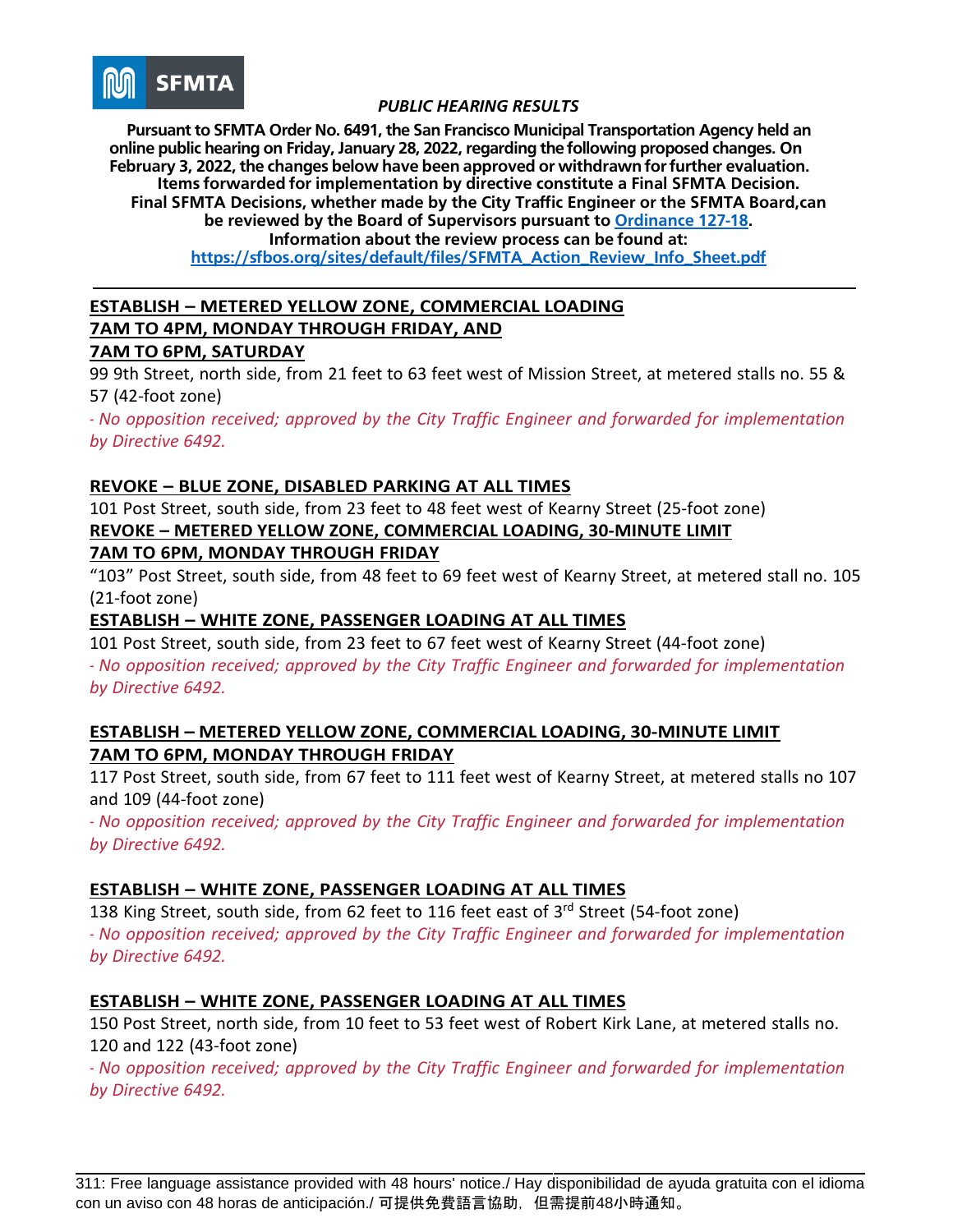

**Pursuant to SFMTA Order No. 6491, the San Francisco Municipal Transportation Agency held an online public hearing on Friday, January 28, 2022, regarding the following proposed changes. On February 3, 2022, the changes below have been approved or withdrawn for further evaluation. Items forwarded for implementation by directive constitute a Final SFMTA Decision. Final SFMTA Decisions, whether made by the City Traffic Engineer or the SFMTA Board,can be reviewed by the Board of Supervisors pursuant to [Ordinance](https://sfbos.org/sites/default/files/o0127-18.pdf) 127-18. Information about the review process can be found at:**

**[https://sfbos.org/sites/default/files/SFMTA\\_Action\\_Review\\_Info\\_Sheet.pdf](https://sfbos.org/sites/default/files/SFMTA_Action_Review_Info_Sheet.pdf)**

### **ESTABLISH – WHITE ZONE, PASSENGER LOADING 8AM TO 7PM, MONDAY THROUGH SATURDAY**

221 Bayshore Boulevard, east side, from 7 feet south of the southern property line to 30 feet northerly (30-foot zone)

*- No opposition received; approved by the City Traffic Engineer and forwarded for implementation by Directive 6492.*

### **ESTABLISH – RED ZONE, NO STOPPING AT ALL TIMES**

231 Fillmore Street, west side, from 0 feet to 10 feet north of Laussat Street (10-foot zone) **ESTABLISH – DUAL USE – WHITE ZONE, PASSENGER LOADING**

**6PM TO 11PM, DAILY, AND**

**YELLOW ZONE, COMMERCIAL LOADING, 30-MINUTE LIMIT**

### **8AM TO 6PM, MONDAY THROUGH SATURDAY**

233 Fillmore Street, west side, from 10 to 50 feet north of Laussat Street (40-foot zone) *- No opposition received; approved by the City Traffic Engineer and forwarded for implementation by Directive 6492.*

# **ESTABLISH - METERED YELLOW ZONE, COMMERCIAL LOADING 8AM TO 6PM, MONDAY THROUGH SATURDAY**

340 Hayes Street, north side, from 167 feet to 188 feet west of Franklin Street at metered stalls no. 318 (21-foot zone)

*- No opposition received; approved by the City Traffic Engineer and forwarded for implementation by Directive 6492.*

# **ESTABLISH – DUAL USE ZONE - METERED YELLOW ZONE, 6-WHEEL COMMERCIAL LOADING, 30-MINUTE TIME LIMIT**

**8AM TO 5PM MONDAY THROUGH SATURDAY AND**

**WHITE ZONE, PASSENGER LOADING, ALL OTHER TIMES**

422 Hayes Street, north side, from 75 feet to 144 feet west of Gough Street, replacing metered stalls no. 410, 412, and 414 with one 35-foot metered stall and one 34-foot metered stall (69-foot zone) *- No opposition received; approved by the City Traffic Engineer and forwarded for implementation by Directive 6492.*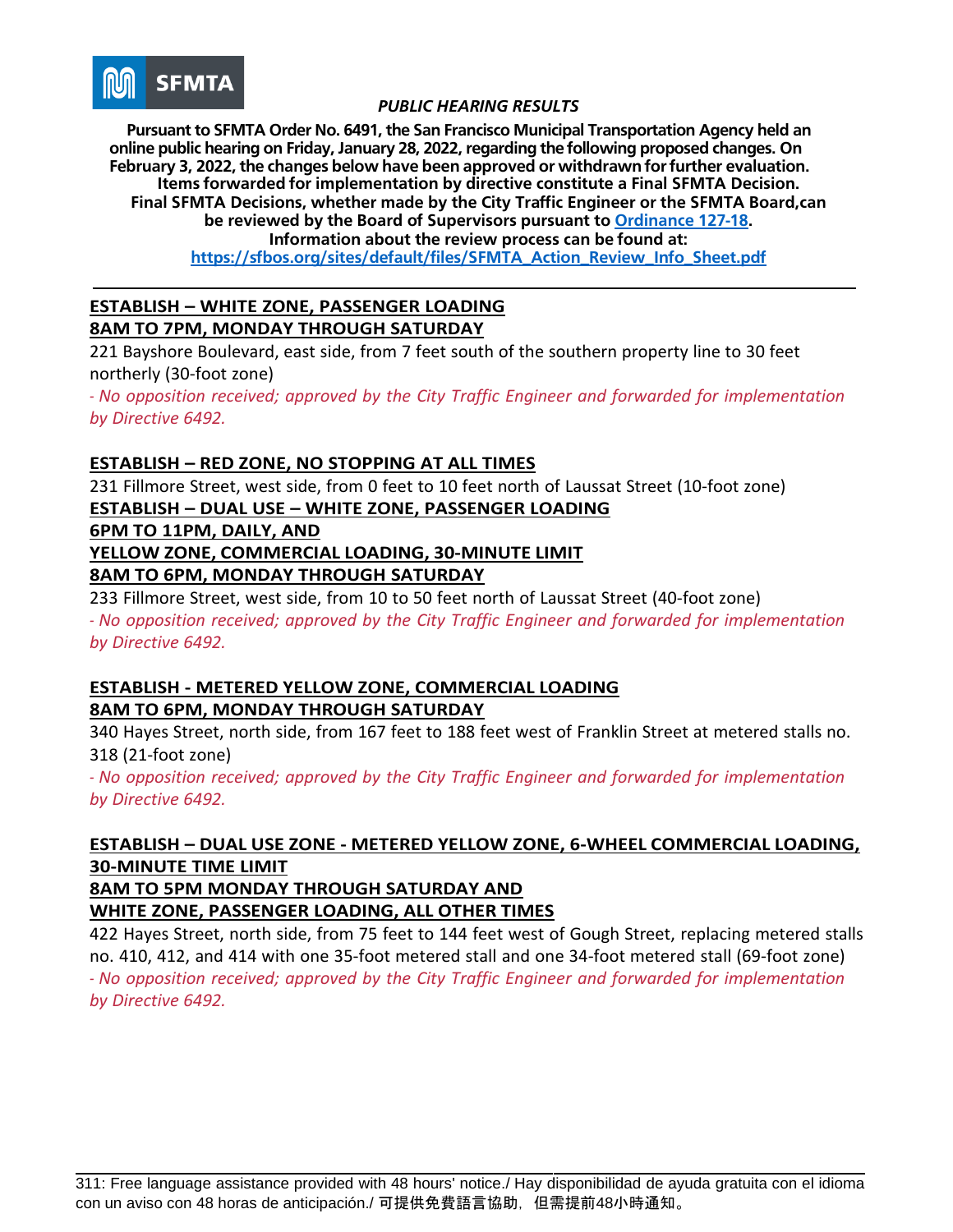

**Pursuant to SFMTA Order No. 6491, the San Francisco Municipal Transportation Agency held an online public hearing on Friday, January 28, 2022, regarding the following proposed changes. On February 3, 2022, the changes below have been approved or withdrawn for further evaluation. Items forwarded for implementation by directive constitute a Final SFMTA Decision. Final SFMTA Decisions, whether made by the City Traffic Engineer or the SFMTA Board,can be reviewed by the Board of Supervisors pursuant to [Ordinance](https://sfbos.org/sites/default/files/o0127-18.pdf) 127-18. Information about the review process can be found at:**

**[https://sfbos.org/sites/default/files/SFMTA\\_Action\\_Review\\_Info\\_Sheet.pdf](https://sfbos.org/sites/default/files/SFMTA_Action_Review_Info_Sheet.pdf)**

# **ESTABLISH - DUAL USE ZONE- METERED YELLOW ZONE, COMMERCIAL LOADING, 7AM TO 6PM, MONDAY THROUGH SATURDAY AND**

# **PASSENGER LOADING, 6PM TO 1AM, DAILY**

450 Pacific Avenue, north side, from 5 feet to 47 feet west of Osgood Place, at metered stall no. 424, 426 (42-foot zone)

*- No opposition received; approved by the City Traffic Engineer and forwarded for implementation by Directive 6492.*

# **REVOKE - YELLOW ZONE, COMMERCIAL LOADING 8AM TO 6PM MONDAY THROUGH SATURDAY ESTABLISH - RED ZONE, NO STOPPING AT ANY TIME**

696 Chenery Street, north side, from 2 feet to 21 feet east of Diamond Street, replacing metered stall no. 696 (19-foot zone)

# **ESTABLISH – METERED YELLOW ZONE, COMMERCIAL LOADING 8AM TO 6PM, MONDAY THROUGH SATURDAY**

660 Chenery Street, north side, from 124 feet to 164 feet east of Diamond Street, at metered stalls no. 680 and 682 (40-foot zone)

*- Comments received; item held for further review*

# **ESTABLISH – METERED YELLOW ZONE, COMMERCIAL LOADING 8AM TO 6PM MONDAY THROUGH SATURDAY**

802 Cortland Avenue, south side, from 28 feet to 50 feet east of Ellsworth Street, at metered stalls no. 804 (22-foot zone)

*- No opposition received; approved by the City Traffic Engineer and forwarded for implementation by Directive 6492.*

# **ESTABLISH – DUAL USE ZONE: GENERAL LOADING ZONE 12PM TO 9PM, DAILY**

**AND – YELLOW ZONE, COMMERCIAL LOADING**

**8AM TO 12PM, MONDAY THROUGH FRIDAY**

1096 Union Street, north side, from 10 feet to 56 35 feet east of Leavenworth Street (46 25-foot zone, with a 10-foot red zone buffer east of Leavenworth Street)

*- Comments received; item amended, approved by the City Traffic Engineer, and forwarded for implementation by Directive 6492.*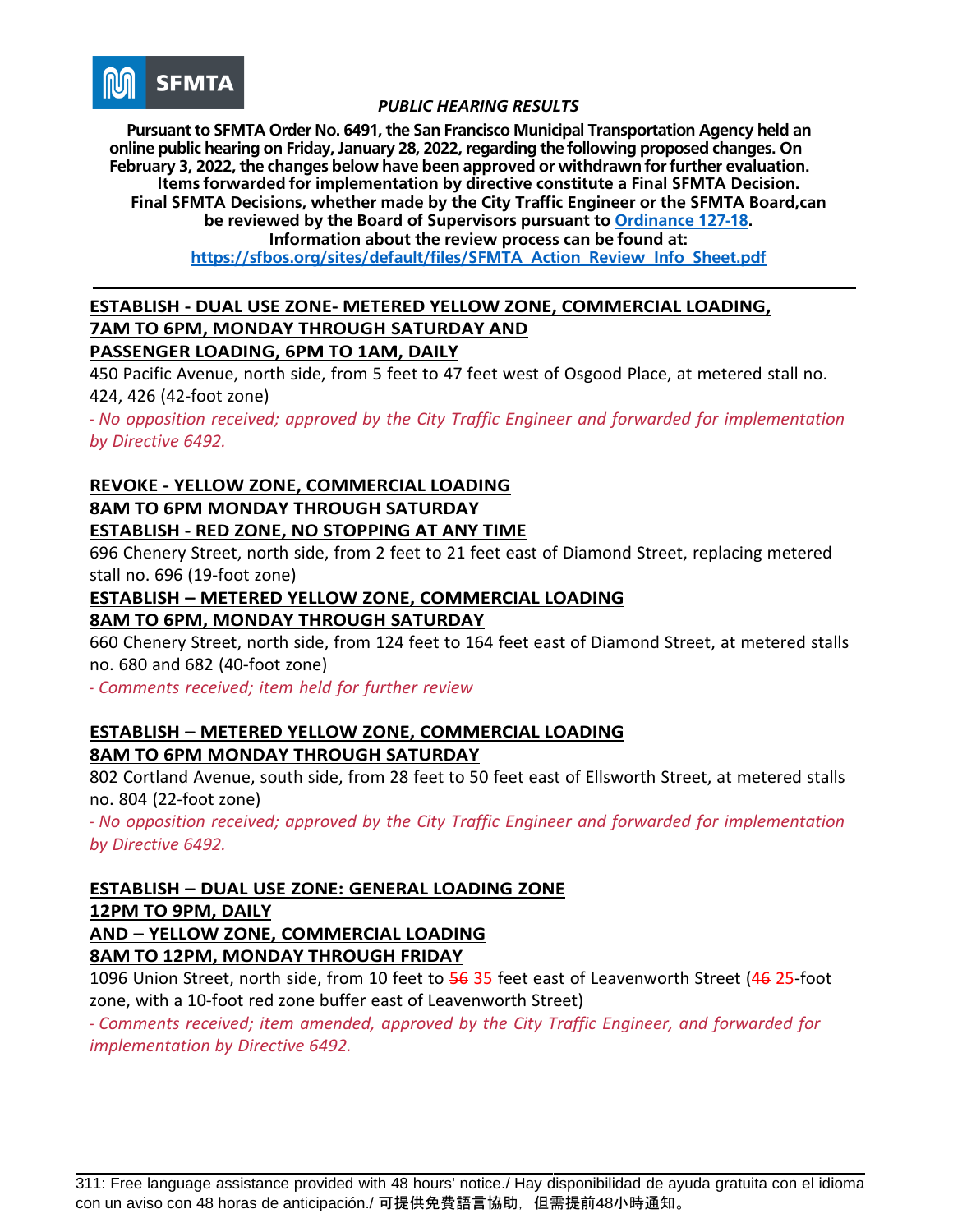

**Pursuant to SFMTA Order No. 6491, the San Francisco Municipal Transportation Agency held an online public hearing on Friday, January 28, 2022, regarding the following proposed changes. On February 3, 2022, the changes below have been approved or withdrawn for further evaluation. Items forwarded for implementation by directive constitute a Final SFMTA Decision. Final SFMTA Decisions, whether made by the City Traffic Engineer or the SFMTA Board,can be reviewed by the Board of Supervisors pursuant to [Ordinance](https://sfbos.org/sites/default/files/o0127-18.pdf) 127-18. Information about the review process can be found at: [https://sfbos.org/sites/default/files/SFMTA\\_Action\\_Review\\_Info\\_Sheet.pdf](https://sfbos.org/sites/default/files/SFMTA_Action_Review_Info_Sheet.pdf)**

#### **ESTABLISH – YELLOW ZONE, COMMERCIAL LOADING 8AM TO 6PM, MONDAY THROUGH SATURDAY**

1499 Thomas Avenue, north side, from 0 feet to 30 feet west of Keith Street (30-foot zone) **ESTABLISH – GREEN ZONE, 10-MINUTE LIMIT**

# **9AM TO 6PM, MONDAY THROUGH SATURDAY**

1905 Keith Street, east side, from 10 feet to 32 feet south of Thomas Avenue *- No opposition received; approved by the City Traffic Engineer and forwarded for implementation by Directive 6492.*

# **ESTABLISH - METERED YELLOW ZONE, 6-WHEEL COMMERCIAL LOADING 8AM TO 6PM, MONDAY THROUGH SATURDAY**

1515 Fillmore Street, west side, from 18 feet to 62 feet north of O'Farrell Street, at metered stall no. 1503 and 1505 (44-foot zone)

*- No opposition received; approved by the City Traffic Engineer and forwarded for implementation by Directive 6492.*

# **REVOKE - YELLOW ZONE, COMMERCIAL LOADING,**

# **8AM TO NOON, MONDAY THROUGH FRIDAY**

1914 Fillmore Street, east side, from 19 feet to 59 feet south of Wilmot Street, at metered stall no. 1908, 1910 (40-foot zone)

### **ESTABLISH - METERED YELLOW ZONE, 6-WHEEL COMMERCIAL LOADING 8AM TO 6PM, MONDAY THROUGH SATURDAY**

1902 Fillmore Street, east side, from 6 feet to 50 feet north of Bush Street, at metered stall no. 1902, 1904 (44-foot zone)

*- No opposition received; approved by the City Traffic Engineer and forwarded for implementation by Directive 6492.*

# **REVOKE – MOTORCYCLE PARKING AT ALL TIMES**

1745 Folsom, east side, from 50 feet to 73 feet south of  $13<sup>th</sup>$  Street (23-foot zone) **ESTABLISH – GREEN ZONE, 10 MINUTE TIME LIMIT**

# **9AM TO 6PM, MONDAY THROUGH SATURDAY**

1745 Folsom, east side, from 50 feet to 138 feet south of 13<sup>th</sup> Street (88-foot zone) *- No opposition received; approved by the City Traffic Engineer and forwarded for implementation by Directive 6492.*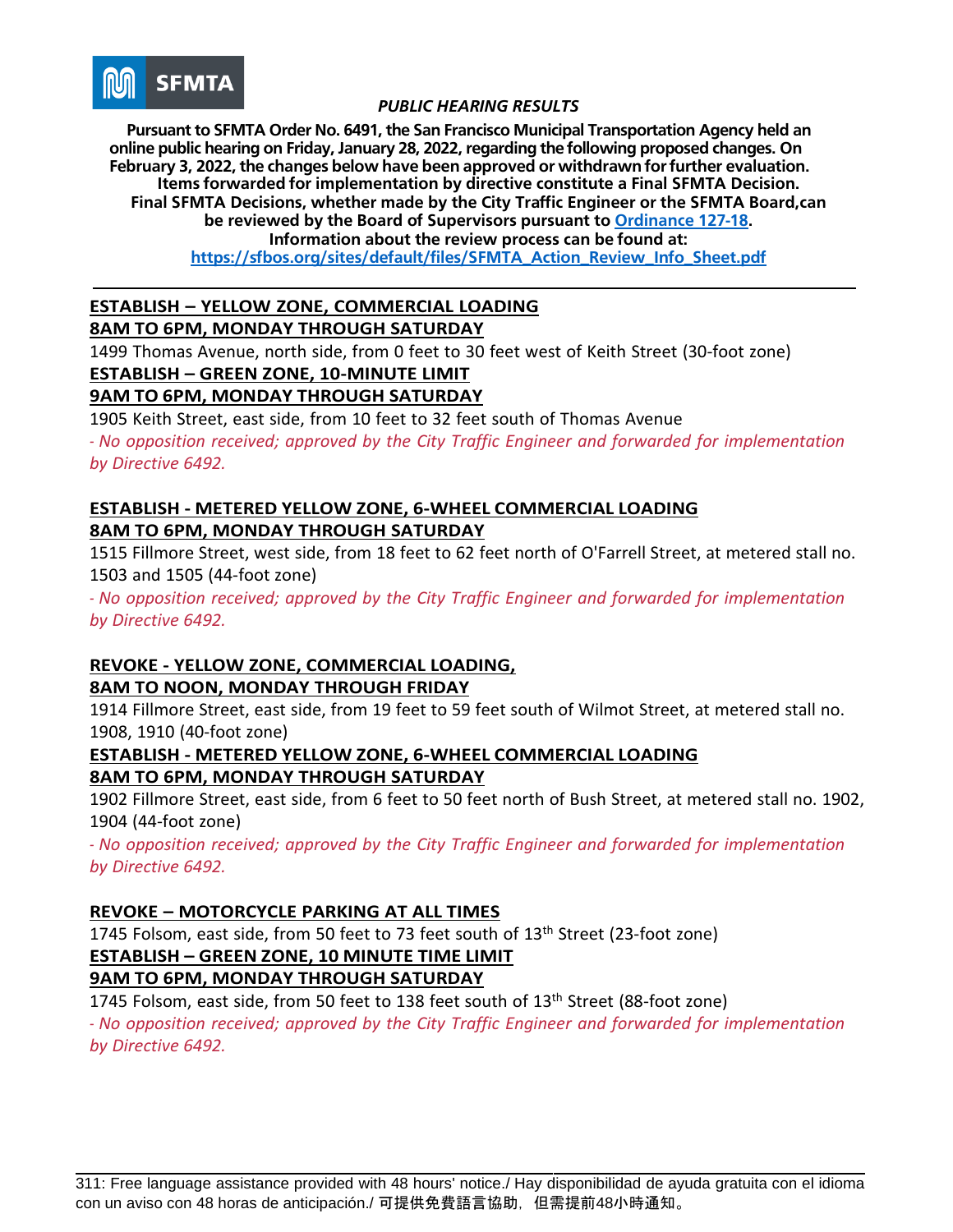

**Pursuant to SFMTA Order No. 6491, the San Francisco Municipal Transportation Agency held an online public hearing on Friday, January 28, 2022, regarding the following proposed changes. On February 3, 2022, the changes below have been approved or withdrawn for further evaluation. Items forwarded for implementation by directive constitute a Final SFMTA Decision. Final SFMTA Decisions, whether made by the City Traffic Engineer or the SFMTA Board,can**

**be reviewed by the Board of Supervisors pursuant to [Ordinance](https://sfbos.org/sites/default/files/o0127-18.pdf) 127-18.**

**Information about the review process can be found at:**

**[https://sfbos.org/sites/default/files/SFMTA\\_Action\\_Review\\_Info\\_Sheet.pdf](https://sfbos.org/sites/default/files/SFMTA_Action_Review_Info_Sheet.pdf)**

#### **ESTABLISH - METERED YELLOW ZONE, COMMERCIAL LOADING 8AM TO 6PM, MONDAY THROUGH SATURDAY**

2009 Fillmore Street, west side, from 68 feet to 90 feet north of Pine Street, at metered stall no. 2009 (22-foot zone)

# **ESTABLISH - METERED YELLOW ZONE, COMMERCIAL LOADING**

**8AM TO 6PM, MONDAY THROUGH SATURDAY**

2049 Fillmore Street, west side, from 34 feet to 84 feet south of California Street, at metered stall no. 2025, 2027 (50-foot zone)

# **ESTABLISH - METERED YELLOW ZONE, COMMERCIAL LOADING 8AM TO 6PM, MONDAY THROUGH SATURDAY**

2060 Fillmore Street, east side, from 11 feet to 53 feet south of California Street, at metered stall no. 2028, 2030 (42-foot zone)

*- No opposition received; approved by the City Traffic Engineer and forwarded for implementation by Directive 6492.*

# **REVOKE - YELLOW ZONE, COMMERCIAL LOADING**

# **9AM TO NOON, MONDAY THROUGH FRIDAY**

2101 Fillmore Street, west side, from 6 feet to 36 feet north of California Street, at metered stall no. 2101 (30-foot zone)

# **ESTABLISH - RED ZONE, NO STOPPING AT ANY TIME**

2101 Fillmore Street, west side, from 6 feet to 20 feet north of California Street, at metered stall no. 2101 (14-foot zone)

# **ESTABLISH - METERED YELLOW ZONE, COMMERCIAL LOADING**

# **9AM TO 6PM, MONDAY THROUGH SATURDAY**

2101 Fillmore Street, west side, from 20 feet to 57 feet north of California Street at metered stalls no. 2101, 2105 (37-foot zone)

# **ESTABLISH - METERED YELLOW ZONE, 6-WHEEL COMMERCIAL LOADING 9AM TO 6PM, MONDAY THROUGH SATURDAY**

2185 Fillmore Street, west side, from 38 feet to 80 feet south of Sacramento Street at metered stalls no. 2121, 2123 (42-foot zone)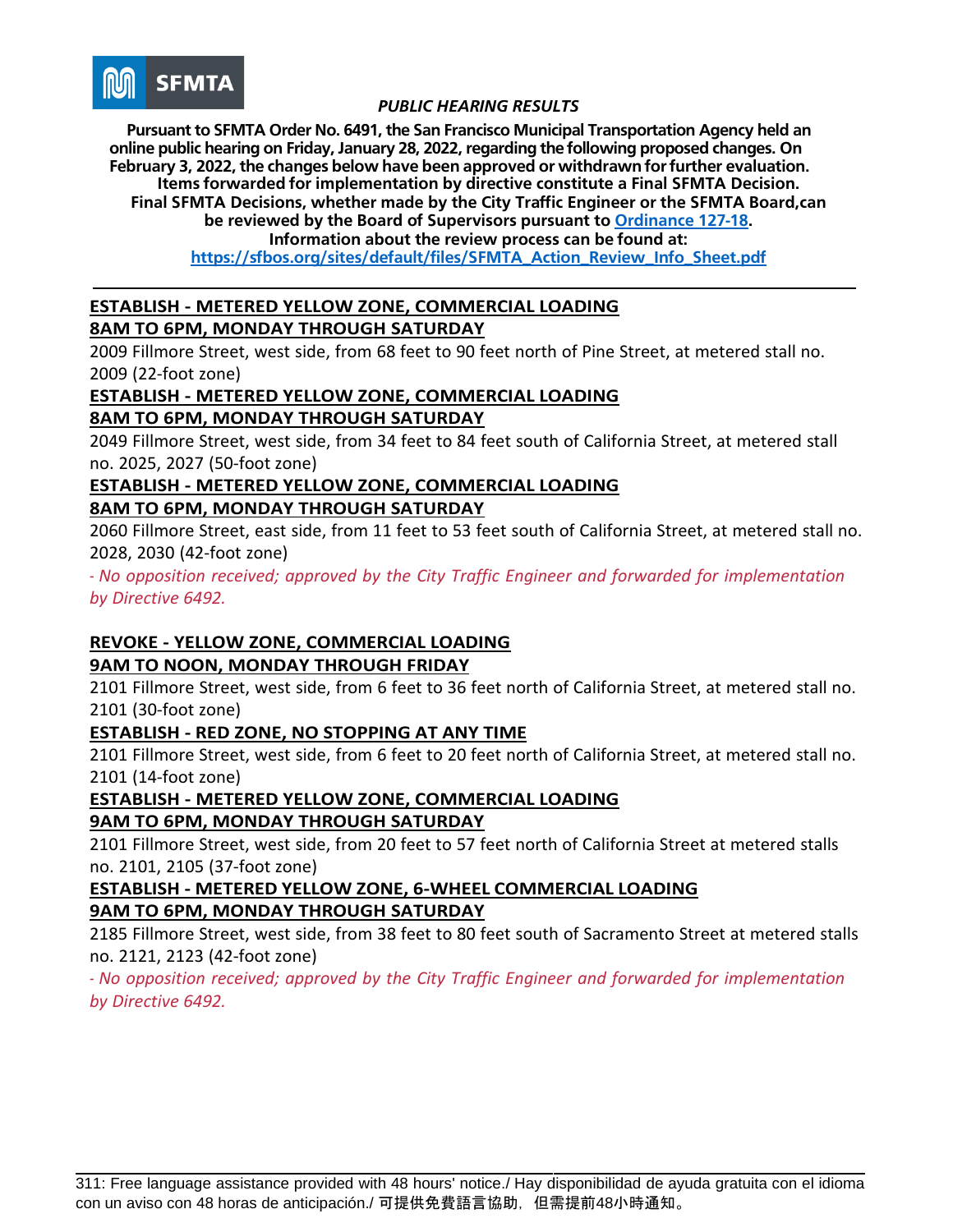

**Pursuant to SFMTA Order No. 6491, the San Francisco Municipal Transportation Agency held an online public hearing on Friday, January 28, 2022, regarding the following proposed changes. On February 3, 2022, the changes below have been approved or withdrawn for further evaluation. Items forwarded for implementation by directive constitute a Final SFMTA Decision. Final SFMTA Decisions, whether made by the City Traffic Engineer or the SFMTA Board,can be reviewed by the Board of Supervisors pursuant to [Ordinance](https://sfbos.org/sites/default/files/o0127-18.pdf) 127-18. Information about the review process can be found at: [https://sfbos.org/sites/default/files/SFMTA\\_Action\\_Review\\_Info\\_Sheet.pdf](https://sfbos.org/sites/default/files/SFMTA_Action_Review_Info_Sheet.pdf)**

#### **REVOKE - BLUE ZONE, DISABLED PARKING AT ALL TIMES ESTABLISH -YELLOW ZONE, COMMERCIAL LOADING 8AM TO 6PM, MONDAY THROUGH SATURDAY**

2055 Fillmore Street, west side, from 16 to 34 feet south of California Street, (18-foot zone) **ESTABLISH – BLUE ZONE, DISABLED PARKING AT ALL TIMES**

2100 Fillmore Street, east side, from 4 to 22 feet north of California Street, at meter no. 2102 (18 foot zone)

*- No opposition received; approved by the City Traffic Engineer and forwarded for implementation by Directive 6492.*

### **ESTABLISH - METERED YELLOW ZONE, 6-WHEEL COMMERCIAL LOADING 9AM TO 6PM, MONDAY THROUGH SATURDAY**

2130 Fillmore Street, east side, from 72 feet to 112 feet south of Sacramento Street at metered stalls no. 2120, 2122 (40-foot zone)

*- No opposition received; approved by the City Traffic Engineer and forwarded for implementation by Directive 6492.*

# **REVOKE - PASSENGER LOADING, 9 AM TO 6 PM DAILY**

2298 Fillmore Street, east side, from 23 feet to 55 feet south of Clay Street, (22-foot zone **ESTABLISH - METERED YELLOW ZONE, 6-WHEEL COMMERCIAL LOADING, 8AM TO 6PM, MONDAY THROUGH SATURDAY**

2298 Fillmore Street, east side, from 23 feet to 89 feet south of Clay Street at metered stalls no. 2220, 2224, and new meter 2226 (66-foot zone)

*- No opposition received; approved by the City Traffic Engineer and forwarded for implementation by Directive 6492.*

# **ESTABLISH - METERED YELLOW ZONE, COMMERCIAL LOADING 8AM TO 6PM, MONDAY THROUGH SATURDAY**

2318 Fillmore Street, east side, from 93 feet to 137 feet south of Washington Street at metered stalls no. 2314, 2316 (44-foot zone)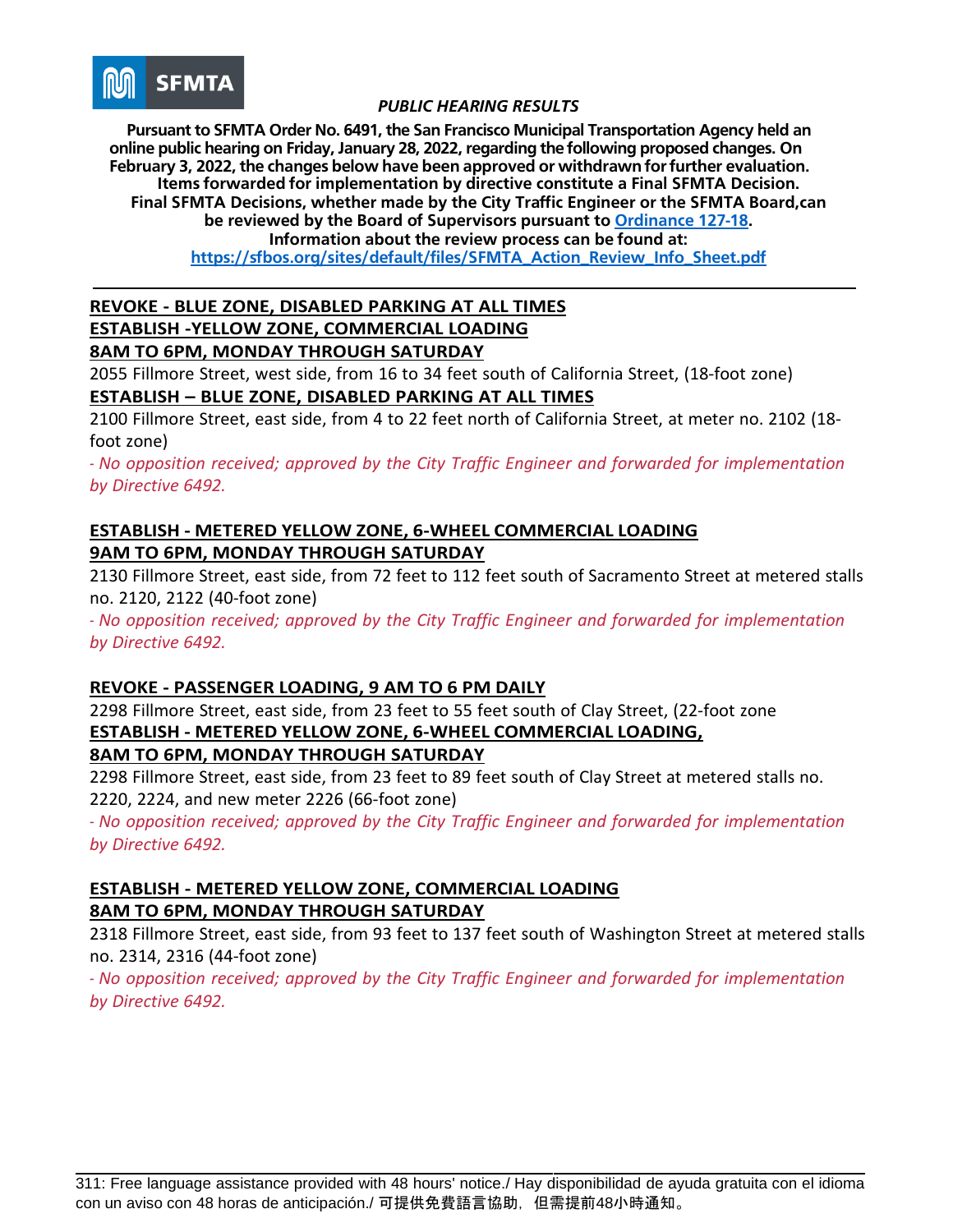

**Pursuant to SFMTA Order No. 6491, the San Francisco Municipal Transportation Agency held an online public hearing on Friday, January 28, 2022, regarding the following proposed changes. On February 3, 2022, the changes below have been approved or withdrawn for further evaluation. Items forwarded for implementation by directive constitute a Final SFMTA Decision. Final SFMTA Decisions, whether made by the City Traffic Engineer or the SFMTA Board,can**

**be reviewed by the Board of Supervisors pursuant to [Ordinance](https://sfbos.org/sites/default/files/o0127-18.pdf) 127-18.**

**Information about the review process can be found at:**

**[https://sfbos.org/sites/default/files/SFMTA\\_Action\\_Review\\_Info\\_Sheet.pdf](https://sfbos.org/sites/default/files/SFMTA_Action_Review_Info_Sheet.pdf)**

#### **REVOKE - GREEN METER, 15 MINUTE TIME LIMIT 8AM TO 6PM, MONDAY THROUGH SATURDAY**

2395 Jackson Street, south side, from 43 feet to 65 feet east of Fillmore Street at metered stalls no. 2333 (22-foot zone)

# **REVOKE - YELLOW ZONE, COMMERCIAL LOADING**

### **7AM TO 6PM, MONDAY THROUGH FRIDAY**

2395 Jackson Street, south side, from 3 feet to 43 feet east of Fillmore Street at metered stalls no. 2335, 2337 (40-foot zone)

#### **ESTABLISH - METERED YELLOW ZONE, 6-WHEEL COMMERCIAL LOADING 7AM TO 6PM, MONDAY THROUGH SATURDAY**

2395 Jackson Street, south side, from 3 feet to 65 feet east of Fillmore Street at metered stalls no. 2333, 2335, 2337 (62-foot zone)

*- Comments received; item held for further review*

#### **REVOKE - GREEN METER, 15 MINUTE TIME LIMIT 8AM TO 6PM, MONDAY THROUGH SATURDAY**

2343 Mission Street, east side, from 204 to 224 feet south of 19th Street, at metered stalls no. 2319 (20-foot zone)

# **ESTABLISH – GREEN METER, 15 MINUTE TIME LIMIT**

#### **8AM TO 6PM MONDAY THROUGH SATURDAY**

2345 Mission Street, east side, from 244 feet to 264 feet south of 19th Street, at metered stalls no. 2323 (20-foot zone)

#### **ESTABLISH – METERED YELLOW ZONE, COMMERCIAL LOADING 8AM TO 6PM MONDAY THROUGH SATURDAY**

2337 Mission Street, east side, from 184 feet to 244 feet south of 19th Street, at metered stalls no. 2317, 2319, 2321 (60-foot zone)

*- No opposition received; approved by the City Traffic Engineer and forwarded for implementation by Directive 6492.*

### **ESTABLISH - METERED YELLOW ZONE, COMMERCIAL LOADING 8 AM TO 6 PM, MONDAY THROUGH SATURDAY**

2404 Fillmore Street, east side, from 12 feet to 55 feet north of Washington Street at metered stalls no. 2404, 2406 (43-foot zone)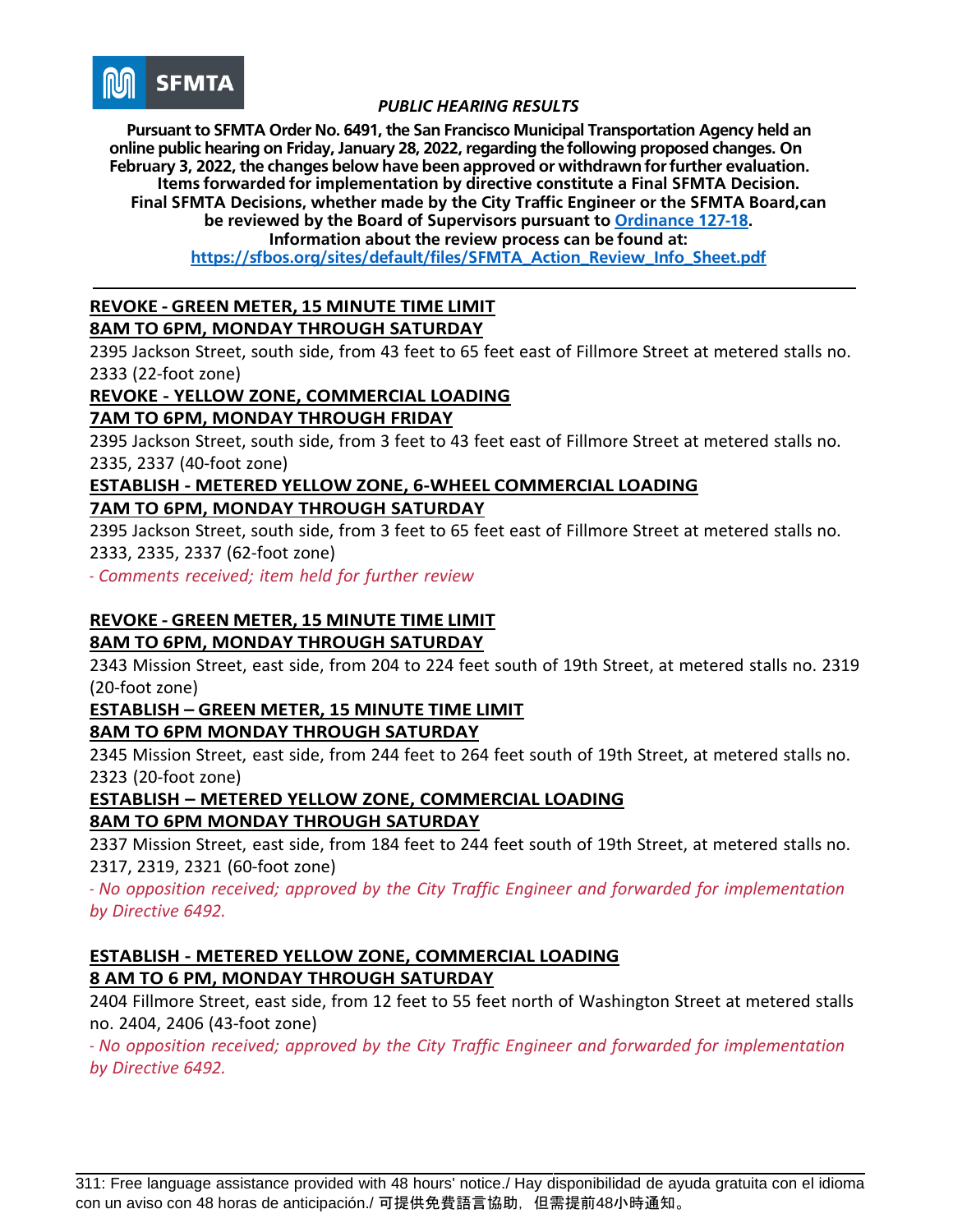

**Pursuant to SFMTA Order No. 6491, the San Francisco Municipal Transportation Agency held an online public hearing on Friday, January 28, 2022, regarding the following proposed changes. On February 3, 2022, the changes below have been approved or withdrawn for further evaluation. Items forwarded for implementation by directive constitute a Final SFMTA Decision. Final SFMTA Decisions, whether made by the City Traffic Engineer or the SFMTA Board,can be reviewed by the Board of Supervisors pursuant to [Ordinance](https://sfbos.org/sites/default/files/o0127-18.pdf) 127-18. Information about the review process can be found at: [https://sfbos.org/sites/default/files/SFMTA\\_Action\\_Review\\_Info\\_Sheet.pdf](https://sfbos.org/sites/default/files/SFMTA_Action_Review_Info_Sheet.pdf)**

**REVOKE – METERED YELLOW ZONE, COMMERCIAL LOADING 9 AM TO 6 PM, MONDAY THROUGH SATURDAY**

2480 San Bruno Avenue, west side from 213 feet to 231 feet south of Silliman Street, at metered stall no. 2478 (18-foot zone)

*- Comments received; item held for further review.*

# **REVOKE – METERED YELLOW ZONE, COMMERCIAL LOADING 8 AM TO 6 PM, MONDAY THROUGH SATURDAY**

2480 San Bruno Avenue, west side from 231 feet to 254 feet south of Silliman Street, at metered stalls no. 2480 and no. 2482 (43-foot zone)

*- Comments received; item held for further review.*

# **ESTABLISH – METERED YELLOW ZONE, 6-WHEEL COMMERCIAL LOADING 8 AM TO 6 PM, MONDAY THROUGH SATURDAY**

2480 San Bruno Avenue, west side from 213 feet to 273 feet south of Silliman Street, at metered stalls no. 2478, 2480 and 2481 (60-foot zone)

*- Comments received; item held for further review.*

# **REVOKE – METERED YELLOW ZONE, COMMERCIAL LOADING 8AM TO 6 PM, MONDAY THROUGH SATURDAY**

2512 San Bruno Ave, west side, from 89 feet to 129 feet south of Felton Street at metered stalls no. 2512 and 2514 (40-foot zone)

*- Comments received; item held for further review.*

# **ESTABLISH – METERED YELLOW ZONE, 6-WHEEL COMMERCIAL LOADING 8AM TO 6PM, MONDAY THROUGH SATURDAY**

2512 San Bruno Ave, west side, from 89 feet to 129 feet south of Felton Street at metered stalls no. 2512 and 2514 (40-foot zone)

*- Comments received; item held for further review.*

# **ESTABLISH – METERED YELLOW ZONE, 6-WHEEL COMMERCIAL LOADING 8AM TO 6PM, MONDAY THROUGH SATURDAY**

2516 San Bruno Ave, west side, from 129 feet to 171 feet south of Felton Street at metered stalls no. 2516 and 2518 (42-foot zone)

*- Comments received; item amended and approved by the City Traffic Engineer and forwarded for implementation by Directive 6492*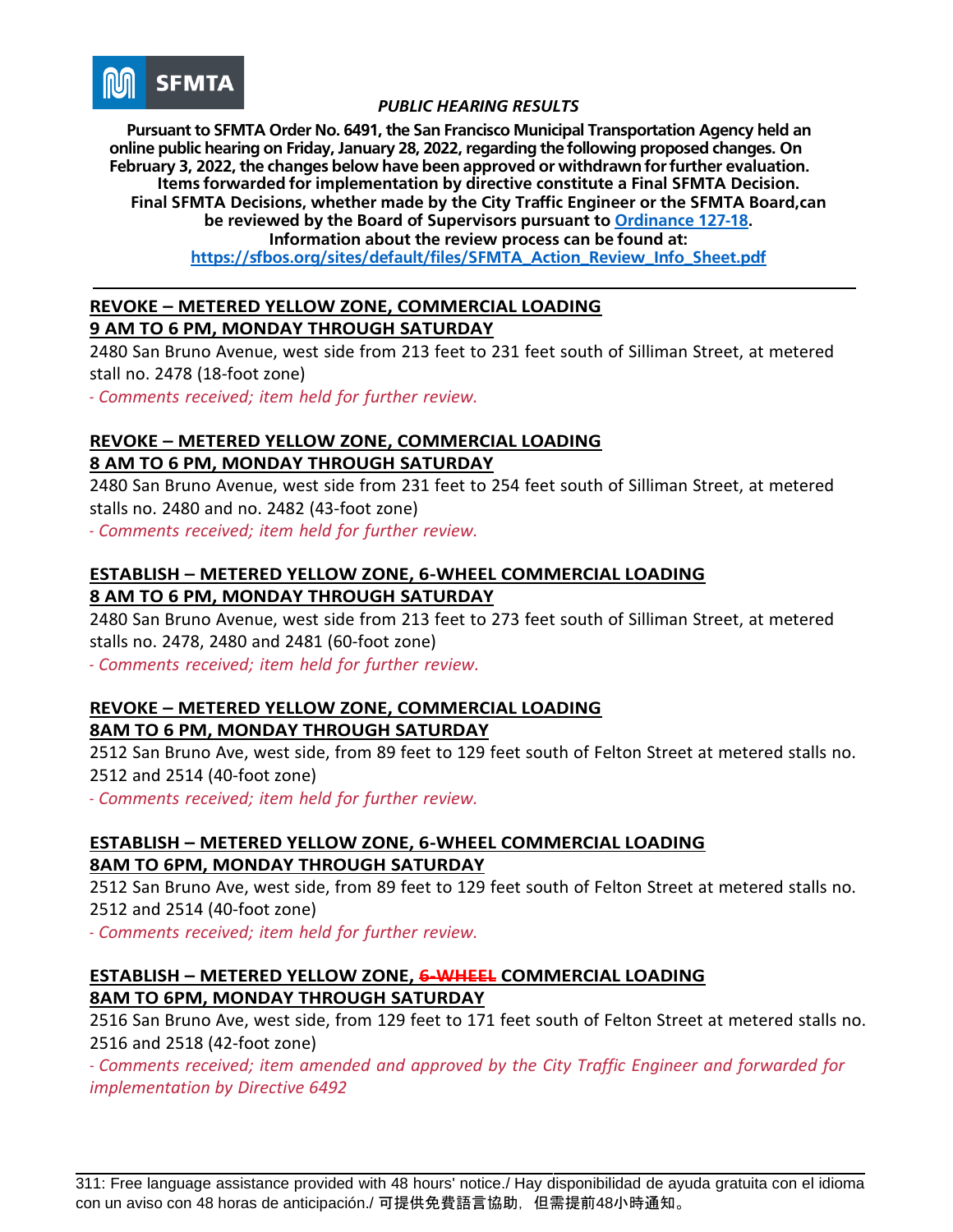

**Pursuant to SFMTA Order No. 6491, the San Francisco Municipal Transportation Agency held an online public hearing on Friday, January 28, 2022, regarding the following proposed changes. On February 3, 2022, the changes below have been approved or withdrawn for further evaluation. Items forwarded for implementation by directive constitute a Final SFMTA Decision. Final SFMTA Decisions, whether made by the City Traffic Engineer or the SFMTA Board,can be reviewed by the Board of Supervisors pursuant to [Ordinance](https://sfbos.org/sites/default/files/o0127-18.pdf) 127-18. Information about the review process can be found at: [https://sfbos.org/sites/default/files/SFMTA\\_Action\\_Review\\_Info\\_Sheet.pdf](https://sfbos.org/sites/default/files/SFMTA_Action_Review_Info_Sheet.pdf)**

# **REVOKE – METERED YELLOW ZONE, 6-WHEEL COMMERCIAL LOADING 8AM TO 6PM, MONDAY THROUGH SATURDAY**

2512 San Bruno Ave, west side, from 171 feet to 212 feet south of Felton Street at metered stalls no. 2522 and 2524 (41-foot zone)

*- Comments received; approved by the City Traffic Engineer and forwarded for implementation by Directive 6492*

# **ESTABLISH – METERED YELLOW ZONE, COMMERCIAL LOADING GENERAL METERED PARKING**

# **8AM TO 6PM, MONDAY THROUGH SATURDAY**

2512 San Bruno Ave, west side, from 171 feet to 212 feet south of Felton Street at metered stalls no. 2522 and 25<del>1</del>24 (41-foot zone)

*- Comments received; item amended and approved by the City Traffic Engineer and forwarded for implementation by Directive 6492*

# **ESTABLISH – ACCESSIBLE WHITE ZONE, PASSENGER LOADING AT ALL TIMES**

2601 Mariposa Street, south side, from 21 feet to 65 feet east of Bryant Street (44-foot zone) *- No opposition received; approved by the City Traffic Engineer and forwarded for implementation by Directive 6492.*

#### **REVOKE – METERED YELLOW ZONE, COMMERCIAL LOADING, 30-MINUTE TIME LIMIT 8AM TO 6PM, MONDAY THROUGH SATURDAY**

2626 San Bruno Avenue, west side, from 107 feet to 135 feet south of Burrows Street at metered stall 2616 (28-foot zone)

*- Comments received; item held for further review.*

# **ESTABLISH – METERED YELLOW ZONE, 6-WHEEL COMMERCIAL LOADING 8AM TO 6PM, MONDAY THROUGH SATURDAY**

2626 San Bruno Ave, west side, from 67 feet to 135 feet south of Burrows Street, metered stalls 2610, 2612, and 2616 (68-foot zone)

*- Comments received; item held for further review.*

### **REVOKE – METERED YELLOW ZONE, COMMERCIAL LOADING, 30-MINUTE TIME LIMIT 7AM TO 1PM, MONDAY THROUGH FRIDAY**

2658 San Bruno Avenue, west side, from 237 feet to 283 feet south of Burrows Street at metered stalls no. 2628 and 2632 (46-foot zone)

*- Comments received; item held for further review.*